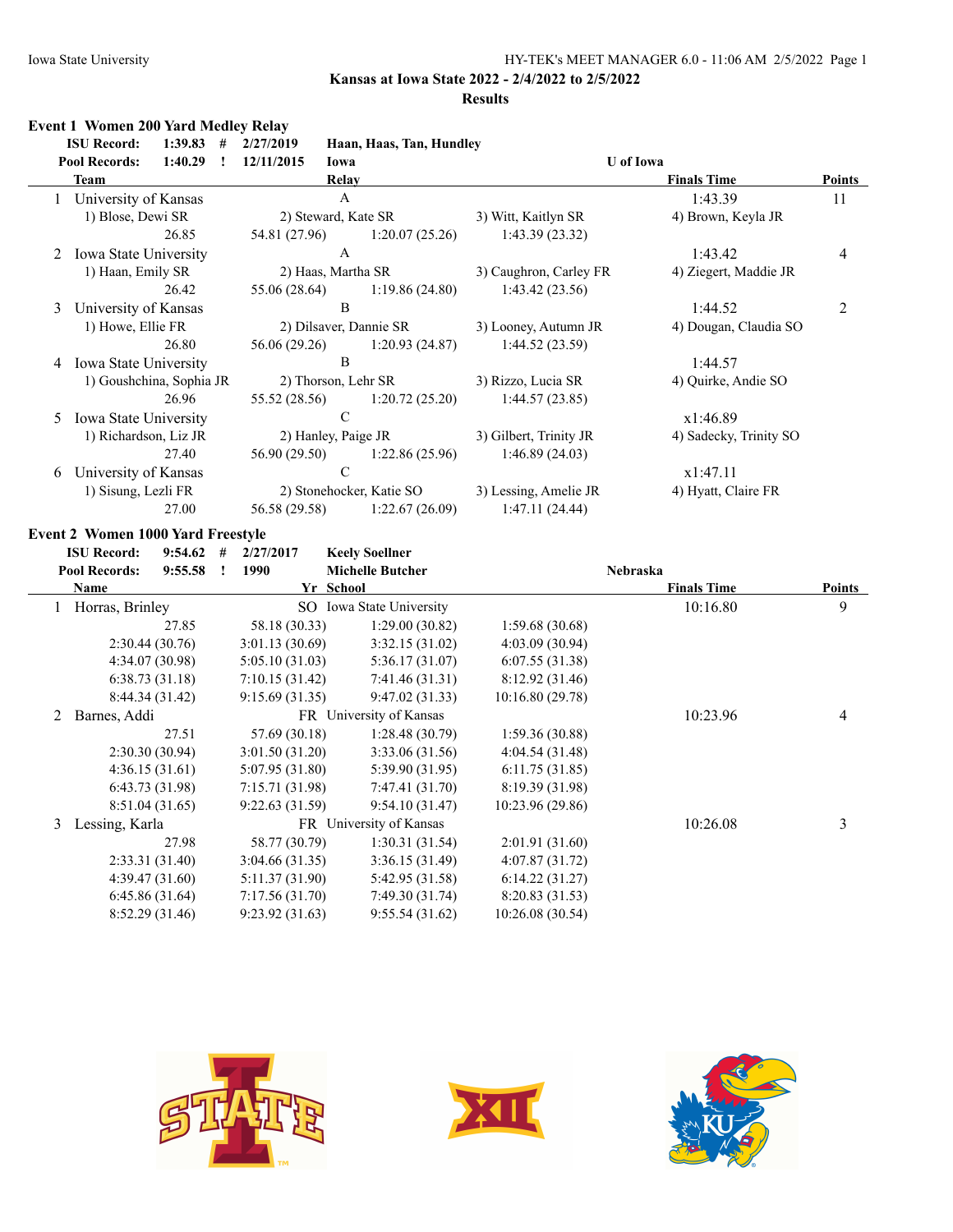### **Results**

# **(Event 2 Women 1000 Yard Freestyle)**

|    | Name                                           | Yr School                  |                          |                  | <b>Finals Time</b> | <b>Points</b>  |
|----|------------------------------------------------|----------------------------|--------------------------|------------------|--------------------|----------------|
|    | 4 Callahan, Katie                              |                            | SR University of Kansas  |                  | 10:37.05           | $\overline{2}$ |
|    | 27.74                                          | 58.47 (30.73)              | 1:29.69 (31.22)          | 2:01.10(31.41)   |                    |                |
|    | 2:32.67 (31.57)                                | 3:04.71(32.04)             | 3:36.79 (32.08)          | 4:09.19(32.40)   |                    |                |
|    | 4:41.59 (32.40)                                | 5:14.04(32.45)             | 5:46.53 (32.49)          | 6:19.25(32.72)   |                    |                |
|    | 6:52.01(32.76)                                 | 7:24.78(32.77)             | 7:57.28(32.50)           | 8:30.17 (32.89)  |                    |                |
|    | 9:02.53(32.36)                                 | 9:35.32(32.79)             | 10:07.38(32.06)          | 10:37.05 (29.67) |                    |                |
| 5  | Rundell, Maddy                                 |                            | JR Iowa State University |                  | 10:38.21           | 1              |
|    | 29.77                                          | 1:01.57(31.80)             | 1:33.98(32.41)           | 2:06.39 (32.41)  |                    |                |
|    | 2:38.60 (32.21)                                | 3:10.99 (32.39)            | 3:43.44 (32.45)          | 4:15.77 (32.33)  |                    |                |
|    | 4:48.06(32.29)                                 | 5:20.31 (32.25)            | 5:51.98(31.67)           | 6:23.90(31.92)   |                    |                |
|    | 6:56.00(32.10)                                 | 7:27.88 (31.88)            | 8:00.17 (32.29)          | 8:32.14(31.97)   |                    |                |
|    | 9:04.26(32.12)                                 | 9:36.17(31.91)             | 10:07.47 (31.30)         | 10:38.21 (30.74) |                    |                |
| 6  | Tierney, Keely                                 |                            | JR Iowa State University |                  | 10:43.31           |                |
|    | 30.12                                          | 1:02.13(32.01)             | 1:34.40(32.27)           | 2:06.33(31.93)   |                    |                |
|    | 2:38.37 (32.04)                                | 3:10.41(32.04)             | 3:42.26 (31.85)          | 4:14.06 (31.80)  |                    |                |
|    | 4:45.97 (31.91)                                | 5:17.96 (31.99)            | 5:49.92 (31.96)          | 6:22.18(32.26)   |                    |                |
|    | 6:54.52(32.34)                                 | 7:27.00(32.48)             | 7:59.45(32.45)           | 8:31.99 (32.54)  |                    |                |
|    | 9:04.90(32.91)                                 | 9:37.97 (33.07)            | 10:10.79 (32.82)         | 10:43.31 (32.52) |                    |                |
|    | <b>Event 3 Women 200 Yard Freestyle</b>        |                            |                          |                  |                    |                |
|    | <b>ISU Record:</b><br>$1:47.73$ #              | 2/16/2007                  | <b>Lauren Breunig</b>    |                  |                    |                |
|    | <b>Pool Records:</b><br>$1:47.91$ !            | 12/8/2017                  | <b>Hannah J Burvill</b>  |                  | <b>U</b> of Iowa   |                |
|    | <b>Name</b>                                    | Yr School                  |                          |                  | <b>Finals Time</b> | <b>Points</b>  |
|    | 1 Wehrmann, Ellie                              |                            | SO University of Kansas  |                  | 1:52.35            | 9              |
|    | 26.23                                          | 54.59 (28.36)              | 1:23.28(28.69)           | 1:52.35(29.07)   |                    |                |
| 2  | Campbell, Claire                               |                            | SR University of Kansas  |                  | 1:52.98            | 4              |
|    | 26.86                                          | 55.63 (28.77)              | 1:24.52(28.89)           | 1:52.98(28.46)   |                    |                |
| 3  | Bengtson, Ashley                               |                            | SO Iowa State University |                  | 1:53.41            | 3              |
|    | 27.13                                          | 56.02 (28.89)              | 1:24.87(28.85)           | 1:53.41(28.54)   |                    |                |
| 4  | Jackson, Sydney                                |                            | SO Iowa State University |                  | 1:54.91            | $\overline{2}$ |
|    | 27.34                                          | 56.36 (29.02)              | 1:25.91 (29.55)          | 1:54.91 (29.00)  |                    |                |
| *5 | Church, Kara                                   |                            | SO University of Kansas  |                  | 1:56.32            | .50            |
|    | 26.66                                          | 55.95 (29.29)              | 1:25.98(30.03)           | 1:56.32(30.34)   |                    |                |
|    |                                                |                            |                          |                  | 1:56.32            |                |
|    |                                                |                            |                          |                  |                    |                |
| *5 | DeWitt, Fallon                                 |                            | FR Iowa State University |                  |                    |                |
|    | 27.97                                          | 57.52 (29.55)              | 1:26.80(29.28)           | 1:56.32(29.52)   |                    |                |
|    | Dalbey, Brooke                                 |                            | SO University of Kansas  |                  | X1:53.78           |                |
|    | 26.21                                          | 54.80 (28.59)              | 1:24.10(29.30)           | 1:53.78(29.68)   |                    |                |
|    | Weiland, Jasmine                               |                            | SO Iowa State University |                  | X1:58.27           |                |
|    | 27.34                                          | 56.63 (29.29)              | 1:27.15(30.52)           | 1:58.27(31.12)   |                    | .50            |
|    | <b>Event 4 Women 100 Yard Backstroke</b>       |                            |                          |                  |                    |                |
|    | <b>ISU Record:</b><br>53.85<br>#               | 2/26/2010                  | Nan Liu                  |                  |                    |                |
|    | <b>Pool Records:</b><br>$54.11$ !<br><b>BT</b> | 2/17/2009<br>$\sim$ $\sim$ | Nan Liu                  |                  | <b>Iowa State</b>  |                |







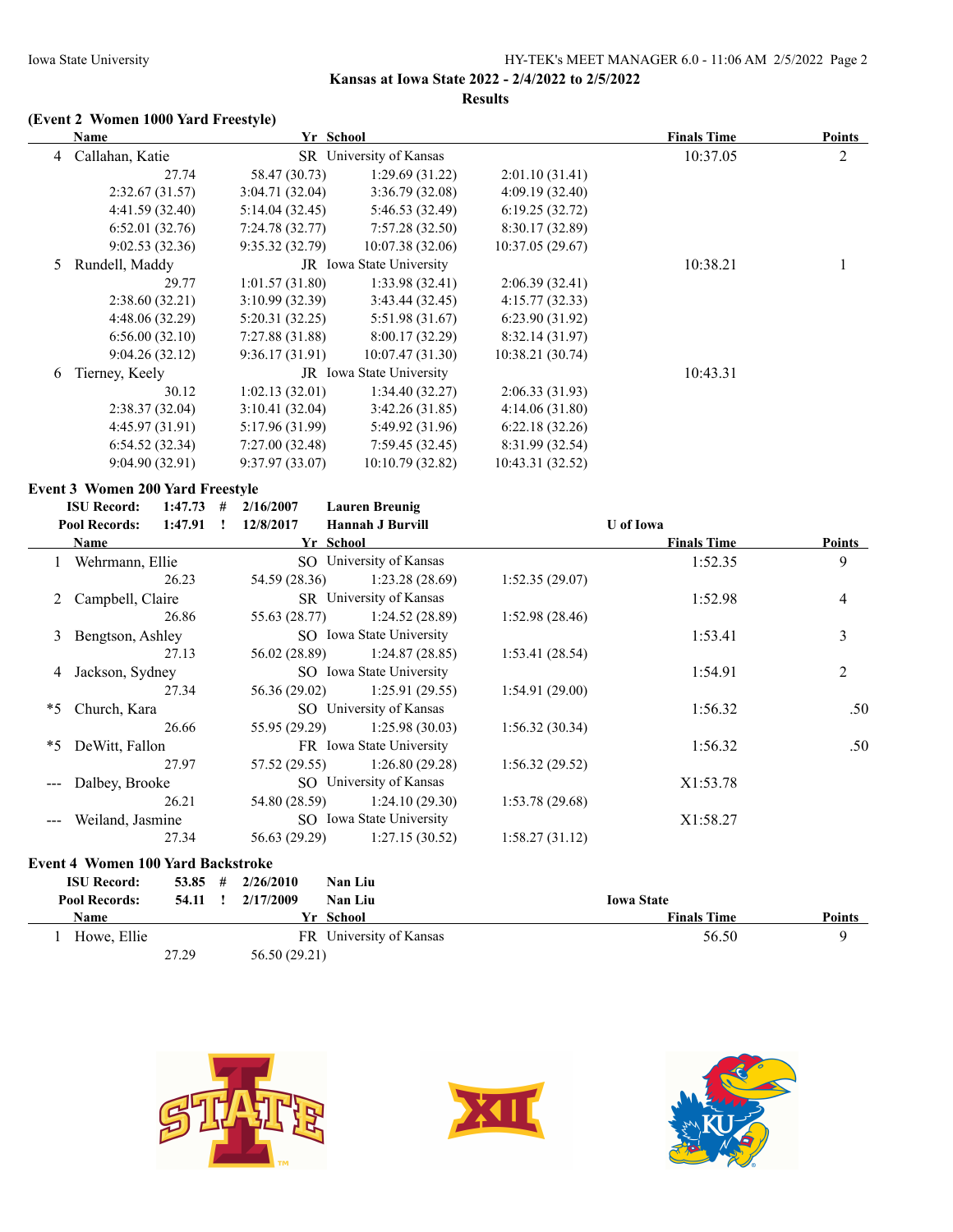### **Results**

### **(Event 4 Women 100 Yard Backstroke)**

|   | Name                | Yr School                       | <b>Finals Time</b> | <b>Points</b>  |
|---|---------------------|---------------------------------|--------------------|----------------|
| 2 | Haan, Emily         | SR Iowa State University        | 56.75              | $\overline{4}$ |
|   | 27.23               | 56.75 (29.52)                   |                    |                |
| 3 | Goushchina, Sophia  | JR Iowa State University        | 57.20              | 3              |
|   | 27.99               | 57.20 (29.21)                   |                    |                |
| 4 | Sisung, Lezli       | FR University of Kansas         | 57.41              | $\overline{c}$ |
|   | 27.82               | 57.41 (29.59)                   |                    |                |
| 5 | Blose, Dewi         | <b>SR</b> University of Kansas  | 57.52              | 1              |
|   | 27.81               | 57.52 (29.71)                   |                    |                |
| 6 | Richardson, Liz     | <b>JR</b> Iowa State University | 58.03              |                |
|   | 28.49               | 58.03 (29.54)                   |                    |                |
|   | Gilbert, Trinity    | JR Iowa State University        | X57.33             |                |
|   | 28.12               | 57.33 (29.21)                   |                    |                |
|   | Kotzamanis, Eleni   | FR University of Kansas         | X58.46             |                |
|   | 28.31               | 58.46 (30.15)                   |                    |                |
|   | Horras, Jazlyn      | SR Iowa State University        | X58.57             |                |
|   | 28.19               | 58.57 (30.38)                   |                    |                |
|   | Bravence, Mackenzie | <b>JR</b> University of Kansas  | X59.42             |                |
|   | 29.04               | 59.42 (30.38)                   |                    |                |
|   | Ellis, Anna         | SR Iowa State University        | X1:01.21           |                |
|   | 29.38               | 1:01.21(31.83)                  |                    |                |
|   | Conley, Taylor      | SO University of Kansas         | <b>XDQ</b>         |                |

# **Event 5 Women 100 Yard Breaststroke**<br>**ISU Record:** 1:00.46 # 12/13/20

|     | <b>ISU Record:</b><br>1:00.46   | # | 12/13/2013<br><b>Imelda Wistey</b> |                    |               |
|-----|---------------------------------|---|------------------------------------|--------------------|---------------|
|     | <b>Pool Records:</b><br>1:00.46 | T | 12/13/2013<br><b>Imelda Wistey</b> | <b>Iowa State</b>  |               |
|     | Name                            |   | Yr School                          | <b>Finals Time</b> | <b>Points</b> |
|     | Steward, Kate                   |   | SR University of Kansas            | 1:01.75            | 9             |
|     | 29.58                           |   | 1:01.75(32.17)                     |                    |               |
|     | Haas, Martha                    |   | SR Iowa State University           | 1:03.54            | 4             |
|     | 30.26                           |   | 1:03.54(33.28)                     |                    |               |
| 3   | Thorson, Lehr                   |   | SR Iowa State University           | 1:04.02            | 3             |
|     | 30.17                           |   | 1:04.02(33.85)                     |                    |               |
| 4   | Dilsaver, Dannie                |   | SR University of Kansas            | 1:04.88            | 2             |
|     | 30.67                           |   | 1:04.88(34.21)                     |                    |               |
| 5.  | Stonehocker, Katie              |   | SO University of Kansas            | 1:05.64            |               |
|     | 30.91                           |   | 1:05.64(34.73)                     |                    |               |
| 6   | Breitbach, Alaina               |   | SO Iowa State University           | 1:06.58            |               |
|     | 30.89                           |   | 1:06.58(35.69)                     |                    |               |
| --- | Hanley, Paige                   |   | JR Iowa State University           | X1:05.82           |               |
|     | 30.23                           |   | 1:05.82(35.59)                     |                    |               |
|     | Walker, Emma                    |   | SO University of Kansas            | X1:06.52           |               |
|     | 31.23                           |   | 1:06.52(35.29)                     |                    |               |
|     | Witt, Kaitlyn                   |   | SR University of Kansas            | X1:08.08           |               |
|     | 32.14                           |   | 1:08.08(35.94)                     |                    |               |





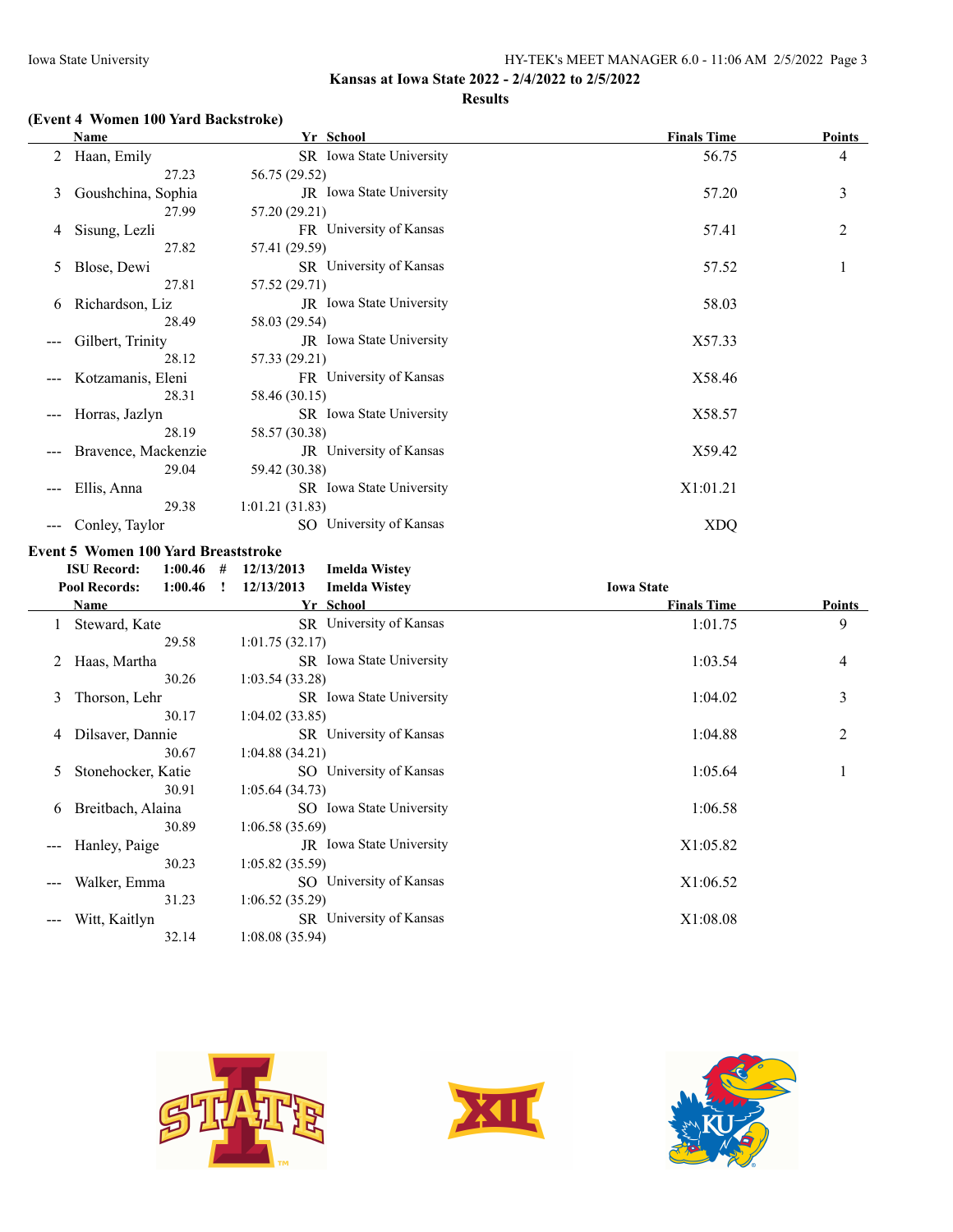### **Results**

### **(Event 5 Women 100 Yard Breaststroke)**

| Name               | Yr School                | <b>Finals Time</b> | <b>Points</b> |
|--------------------|--------------------------|--------------------|---------------|
| --- Heymans, Emily | JR Iowa State University | X1:09.75           |               |
| 33.65              | 1:09.75(36.10)           |                    |               |
| --- Downey, Erin   | JR University of Kansas  | X1:11.61           |               |
| 33.45              | 1:11.61(38.16)           |                    |               |

### **Event 6 Women 200 Yard Butterfly**

|      | <b>Pool Records:</b><br>1:57.82 | 12/12/2019     | <b>Kelsey Drake</b>            |                | <b>U</b> of Iowa   |               |
|------|---------------------------------|----------------|--------------------------------|----------------|--------------------|---------------|
|      | Name                            | Yr School      |                                |                | <b>Finals Time</b> | <b>Points</b> |
| $*1$ | Lessing, Amelie                 |                | JR University of Kansas        |                | 2:04.05            | 6.50          |
|      | 27.55                           | 59.38 (31.83)  | 1:31.89(32.51)                 | 2:04.05(32.16) |                    |               |
| $*1$ | Rizzo, Lucia                    |                | SR Iowa State University       |                | 2:04.05            | 6.50          |
|      | 27.84                           | 58.94 (31.10)  | 1:31.23(32.29)                 | 2:04.05(32.82) |                    |               |
|      | 3 Craig, Winter                 |                | SO Iowa State University       |                | 2:04.54            | 3             |
|      | 28.33                           | 59.89 (31.56)  | 1:31.88 (31.99)                | 2:04.54(32.66) |                    |               |
|      | 4 Riekhof, Paige                |                | <b>SR</b> University of Kansas |                | 2:06.77            | 2             |
|      | 29.54                           | 1:01.83(32.29) | 1:34.45(32.62)                 | 2:06.77(32.32) |                    |               |
|      | 5 Gwidt, Brigid                 |                | FR University of Kansas        |                | 2:07.12            |               |
|      | 28.69                           | 1:00.42(31.73) | 1:32.85(32.43)                 | 2:07.12(34.27) |                    |               |
| 6    | Miller, Mallory                 |                | FR Iowa State University       |                | 2:07.93            |               |
|      | 28.90                           | 1:00.39(31.49) | 1:33.43(33.04)                 | 2:07.93(34.50) |                    |               |
|      | Callahan, Katie                 |                | SR University of Kansas        |                | X2:07.83           |               |
|      | 28.71                           | 1:00.81(32.10) | 1:34.08(33.27)                 | 2:07.83(33.75) |                    |               |
|      | Lessing, Karla                  |                | FR University of Kansas        |                | X2:12.72           |               |
|      | 29.31                           | 1:02.82(33.51) | 1:37.86(35.04)                 | 2:12.72(34.86) |                    |               |

#### **Event 7 Women 1 mtr Diving**

|                   | <b>ISU Record:</b>                     | 322.22 | # | 2/6/2016  |     | <b>Elyse Brouillete</b>         |                     |               |
|-------------------|----------------------------------------|--------|---|-----------|-----|---------------------------------|---------------------|---------------|
|                   | <b>Pool Records:</b>                   | 322.20 |   | 2/6/2016  |     | <b>Elyse Brouillette</b>        | <b>Iowa State</b>   |               |
|                   | Name                                   |        |   |           |     | Yr School                       | <b>Finals Score</b> | Points        |
|                   | Chen, Jiayu                            |        |   |           |     | SO University of Kansas         | 335.65              | 9             |
|                   | Schlossmacher-Smith, Michelle          |        |   |           |     | SR Iowa State University        | 308.93              | 4             |
| 3                 | Buss, Joscelyn                         |        |   |           | SO. | Iowa State University           | 291.98              | 3             |
| 4                 | Kimball, Lauren                        |        |   |           |     | FR Iowa State University        | 259.58              | 2             |
| $\mathcal{L}$     | Gryboski, Lauren                       |        |   |           |     | SO University of Kansas         | 253.50              |               |
| 6                 | Fingerut, Amanda                       |        |   |           | JR  | University of Kansas            | 238.50              |               |
| $\qquad \qquad -$ | Misra, Jayna                           |        |   |           |     | <b>JR</b> Iowa State University | X273.45             |               |
|                   | Grass, Alison                          |        |   |           |     | SR University of Kansas         | X229.95             |               |
| $\qquad \qquad -$ | Coffin, Jessica                        |        |   |           |     | <b>SR</b> Iowa State University | X208.20             |               |
|                   | <b>Event 8 Women 50 Yard Freestyle</b> |        |   |           |     |                                 |                     |               |
|                   | <b>ISU Record:</b>                     | 22.53  | # | 2/22/2018 |     | <b>Laura Miksch</b>             |                     |               |
|                   | <b>Pool Records:</b>                   | 23.06  |   | 12/9/2011 |     | <b>Paulson/Miksch</b>           | <b>Iowa State</b>   |               |
|                   | Name                                   |        |   |           |     | Yr School                       | <b>Finals Time</b>  | <b>Points</b> |

\*1 Brown, Keyla JR University of Kansas 23.96 6 . 50





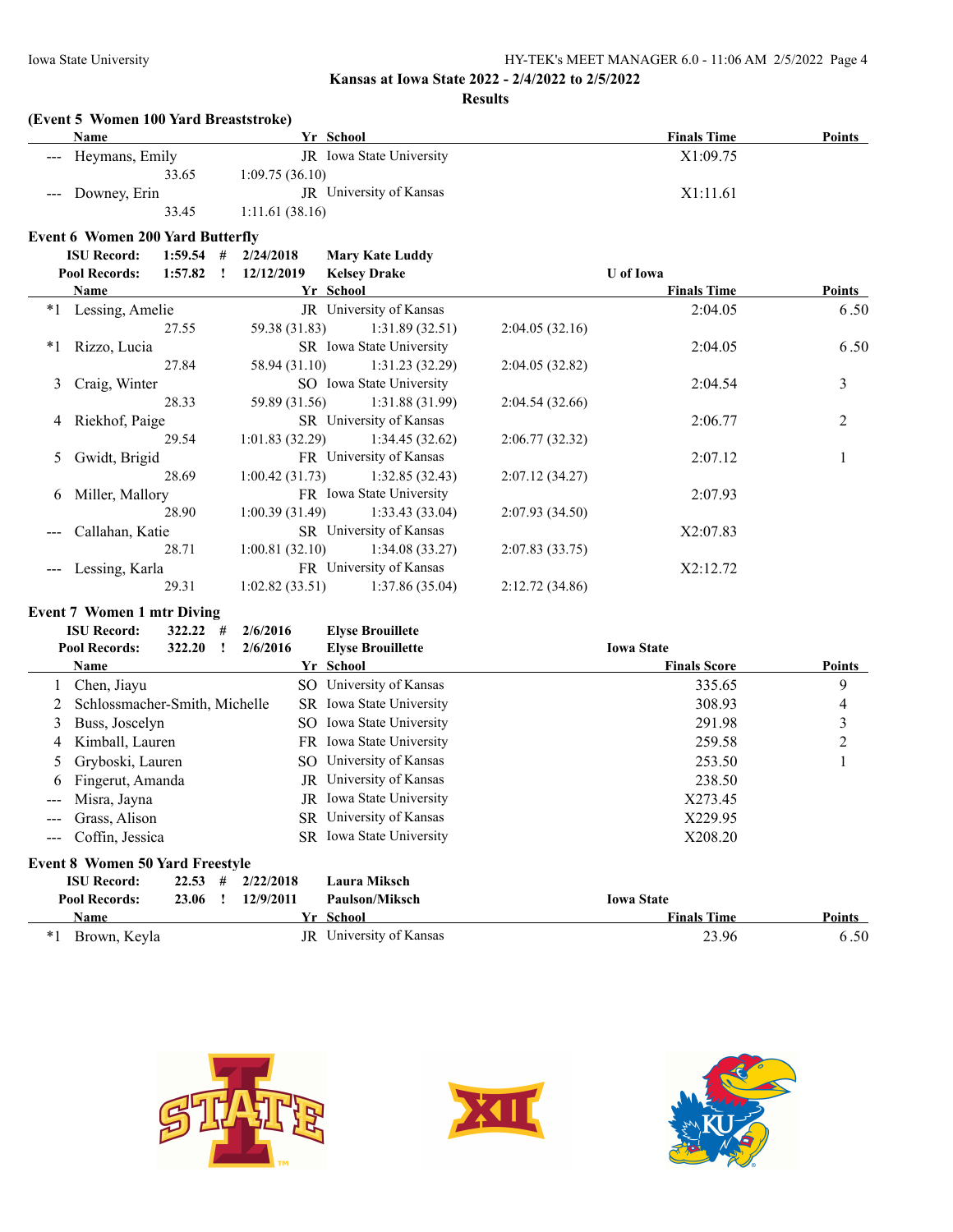### **Results**

# **(Event 8 Women 50 Yard Freestyle)**

|                        | Name                |     | Yr School               | <b>Finals Time</b> | <b>Points</b> |
|------------------------|---------------------|-----|-------------------------|--------------------|---------------|
| $*_{1}$                | Dougan, Claudia     | SO. | University of Kansas    | 23.96              | 6.50          |
| 3                      | Looney, Autumn      | JR  | University of Kansas    | 23.99              | 3             |
| 4                      | Ziegert, Maddie     | JR  | Iowa State University   | 24.21              | 2             |
| 5                      | Caughron, Carley    | FR  | Iowa State University   | 24.31              |               |
| 6                      | Quirke, Andie       | SO  | Iowa State University   | 24.44              |               |
| $---$                  | Wehrmann, Ellie     | SO  | University of Kansas    | X24.30             |               |
| $---$                  | Campbell, Claire    | SR  | University of Kansas    | X24.52             |               |
|                        | Hyatt, Claire       | FR  | University of Kansas    | X24.58             |               |
| $---$                  | Howe, Ellie         |     | FR University of Kansas | X24.73             |               |
| $---$                  | Dalbey, Brooke      | SO  | University of Kansas    | X24.74             |               |
| $---$                  | Sadecky, Trinity    | SO. | Iowa State University   | X24.77             |               |
| $---$                  | Sisung, Lezli       | FR  | University of Kansas    | X24.89             |               |
| $---$                  | Bengtson, Ashley    | SO  | Iowa State University   | X24.98             |               |
| $---$                  | Kotzamanis, Eleni   | FR  | University of Kansas    | X25.21             |               |
| ---                    | DeWitt, Fallon      | FR  | Iowa State University   | X25.28             |               |
| $--$                   | Witt, Kaitlyn       |     | SR University of Kansas | X25.30             |               |
| $---$                  | Olsen, Greta        | SR  | University of Kansas    | X25.35             |               |
| $---$                  | Bravence, Mackenzie | JR  | University of Kansas    | X25.36             |               |
| ---                    | Walker, Emma        | SO  | University of Kansas    | X26.14             |               |
| $\qquad \qquad \cdots$ | Conley, Taylor      | SO  | University of Kansas    | X26.39             |               |
| $---$                  | Downey, Erin        | JR  | University of Kansas    | X26.57             |               |

### **Event 9 Women 100 Yard Freestyle**

**ISU Record: 49.79 #**  $2/17/2007$ 

| <b>Lauren Breunig</b> |  |
|-----------------------|--|
|                       |  |

|       | <b>Pool Records:</b><br>50.01 | Olivia Kabacinski<br>12/11/2015 | <b>U</b> Of Iowa   |                |
|-------|-------------------------------|---------------------------------|--------------------|----------------|
|       | Name                          | Yr School                       | <b>Finals Time</b> | <b>Points</b>  |
|       | Dougan, Claudia               | SO University of Kansas         | 51.65              | 9              |
|       | 25.17                         | 51.65 (26.48)                   |                    |                |
| 2     | Brown, Keyla                  | <b>JR</b> University of Kansas  | 52.79              | 4              |
|       | 25.60                         | 52.79 (27.19)                   |                    |                |
| 3     | Wehrmann, Ellie               | SO University of Kansas         | 52.84              | 3              |
|       | 25.20                         | 52.84 (27.64)                   |                    |                |
| 4     | Goushchina, Sophia            | JR Iowa State University        | 52.97              | $\overline{2}$ |
|       | 25.78                         | 52.97 (27.19)                   |                    |                |
| 5     | Ziegert, Maddie               | JR Iowa State University        | 53.15              |                |
|       | 25.63                         | 53.15 (27.52)                   |                    |                |
| 6     | Bengtson, Ashley              | SO Iowa State University        | 53.38              |                |
|       | 26.06                         | 53.38 (27.32)                   |                    |                |
|       | Quirke, Andie                 | SO Iowa State University        | X53.60             |                |
|       | 25.73                         | 53.60 (27.87)                   |                    |                |
| $---$ | Hyatt, Claire                 | FR University of Kansas         | X53.68             |                |
|       | 25.95                         | 53.68 (27.73)                   |                    |                |
|       | Sadecky, Trinity              | SO Iowa State University        | X55.31             |                |
|       | 26.51                         | 55.31 (28.80)                   |                    |                |





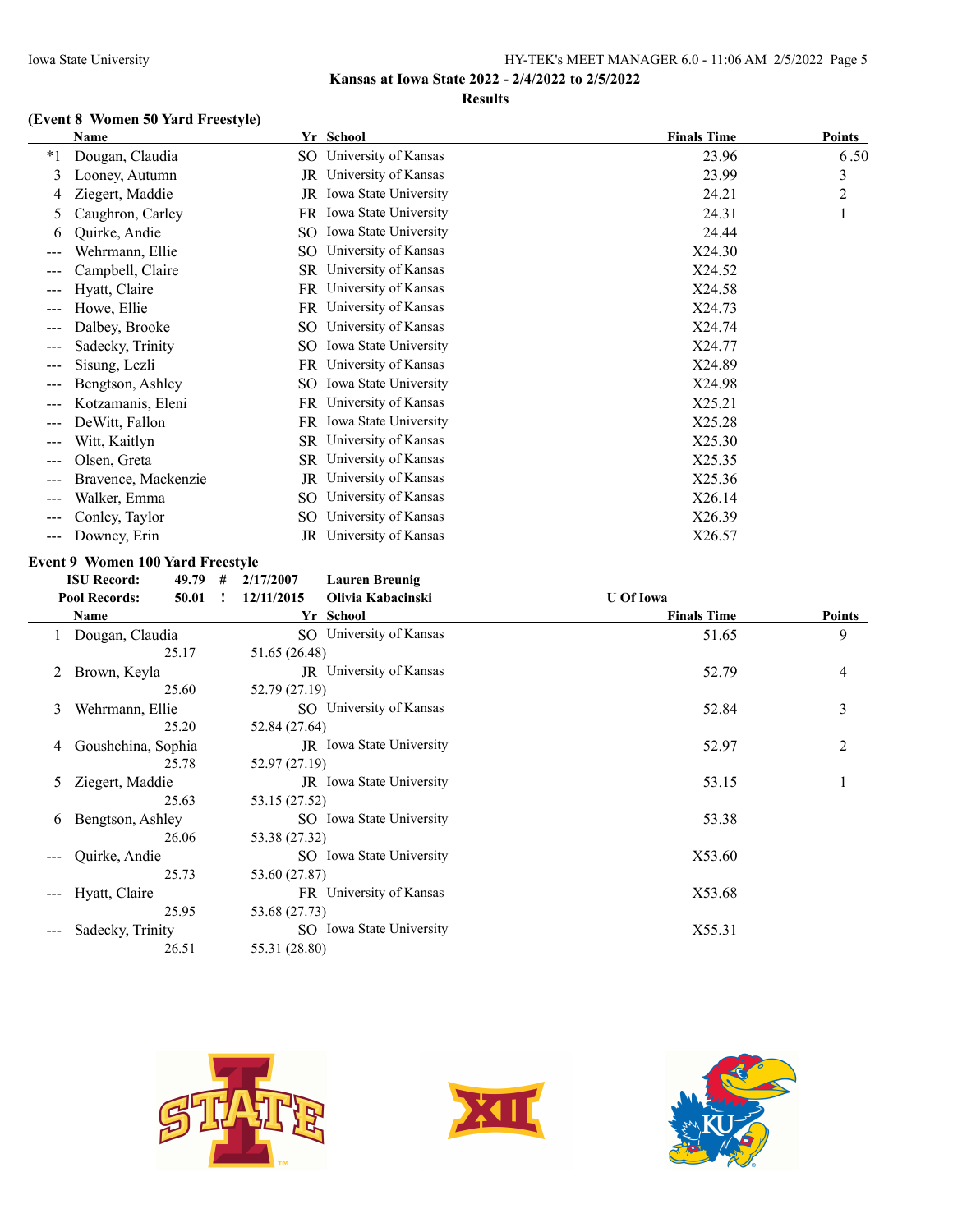### **Results**

# **Event 10 Women 200 Yard Backstroke**

|       | <b>ISU Record:</b><br>1:56.82              | #<br>3/2/2013  | <b>Bre Loeschke</b>            |                |                    |               |
|-------|--------------------------------------------|----------------|--------------------------------|----------------|--------------------|---------------|
|       | 1:57.82<br><b>Pool Records:</b><br>$\cdot$ | 12/13/2013     | <b>Lindsay Seemann</b>         |                | <b>U</b> of Iowa   |               |
|       | Name                                       | Yr School      |                                |                | <b>Finals Time</b> | <b>Points</b> |
|       | Haan, Emily                                |                | SR Iowa State University       |                | 2:03.24            | 9             |
|       | 28.83                                      | 1:00.01(31.18) | 1:31.45(31.44)                 | 2:03.24(31.79) |                    |               |
|       | 2 Richardson, Liz                          |                | JR Iowa State University       |                | 2:04.43            | 4             |
|       | 29.53                                      | 1:01.55(32.02) | 1:33.66(32.11)                 | 2:04.43(30.77) |                    |               |
|       | 3 DeWitt, Fallon                           |                | FR Iowa State University       |                | 2:04.73            | 3             |
|       | 29.77                                      | 1:01.46(31.69) | 1:33.51(32.05)                 | 2:04.73(31.22) |                    |               |
|       | 4 Blose, Dewi                              |                | SR University of Kansas        |                | 2:04.82            | 2             |
|       | 29.44                                      | 1:01.29(31.85) | 1:33.47(32.18)                 | 2:04.82(31.35) |                    |               |
|       | 5 Howe, Ellie                              |                | FR University of Kansas        |                | 2:06.17            |               |
|       | 28.69                                      |                | $59.94(31.25)$ 1:32.71 (32.77) | 2:06.17(33.46) |                    |               |
|       | 6 Kotzamanis, Eleni                        |                | FR University of Kansas        |                | 2:07.77            |               |
|       | 29.93                                      | 1:01.69(31.76) | 1:34.42 (32.73)                | 2:07.77(33.35) |                    |               |
|       | Bravence, Mackenzie                        |                | JR University of Kansas        |                | X2:05.67           |               |
|       | 29.95                                      | 1:01.51(31.56) | 1:33.51(32.00)                 | 2:05.67(32.16) |                    |               |
|       | Horras, Jazlyn                             |                | SR Iowa State University       |                | X2:09.11           |               |
|       | 29.76                                      | 1:02.22(32.46) | 1:35.75(33.53)                 | 2:09.11(33.36) |                    |               |
| $---$ | Conley, Taylor                             |                | SO University of Kansas        |                | X2:10.99           |               |
|       | 30.94                                      | 1:03.79(32.85) | 1:37.58(33.79)                 | 2:10.99(33.41) |                    |               |
|       | Ellis, Anna                                |                | SR Iowa State University       |                | X2:11.03           |               |
|       | 30.15                                      | 1:03.23(33.08) | 1:37.33(34.10)                 | 2:11.03(33.70) |                    |               |

### **Event 11 Women 200 Yard Breaststroke**

|   | <b>ISU Record:</b><br>2:11.82   | #  | 2/28/2015      | <b>Kasey Roberts</b>            |                |                    |               |
|---|---------------------------------|----|----------------|---------------------------------|----------------|--------------------|---------------|
|   | <b>Pool Records:</b><br>2:12.95 | I. | 12/11/2015     | <b>Emma Sougstad</b>            |                | U of Iowa          |               |
|   | Name                            |    |                | Yr School                       |                | <b>Finals Time</b> | <b>Points</b> |
|   | Steward, Kate                   |    |                | SR University of Kansas         |                | 2:13.89            | 9             |
|   | 31.22                           |    | 1:05.71(34.49) | 1:39.68 (33.97)                 | 2:13.89(34.21) |                    |               |
|   | 2 Haas, Martha                  |    |                | SR Iowa State University        |                | 2:18.26            | 4             |
|   | 32.06                           |    | 1:07.02(34.96) | 1:41.97(34.95)                  | 2:18.26(36.29) |                    |               |
| 3 | Gwidt, Brigid                   |    |                | FR University of Kansas         |                | 2:18.65            | 3             |
|   | 32.28                           |    | 1:07.58(35.30) | 1:43.41 (35.83)                 | 2:18.65(35.24) |                    |               |
| 4 | Thorson, Lehr                   |    |                | SR Iowa State University        |                | 2:20.34            | 2             |
|   | 31.86                           |    | 1:07.81(35.95) | 1:44.50(36.69)                  | 2:20.34(35.84) |                    |               |
| 5 | Dilsaver, Dannie                |    |                | SR University of Kansas         |                | 2:20.62            |               |
|   | 31.57                           |    | 1:07.31(35.74) | 1:43.52(36.21)                  | 2:20.62(37.10) |                    |               |
| 6 | Breitbach, Alaina               |    |                | SO Iowa State University        |                | 2:24.60            |               |
|   | 32.99                           |    | 1:09.89(36.90) | 1:47.43 (37.54)                 | 2:24.60(37.17) |                    |               |
|   | Stonehocker, Katie              |    |                | SO University of Kansas         |                | X2:21.07           |               |
|   | 32.63                           |    | 1:08.80(36.17) | 1:45.26(36.46)                  | 2:21.07(35.81) |                    |               |
|   | Walker, Emma                    |    |                | SO University of Kansas         |                | X2:22.64           |               |
|   | 33.02                           |    | 1:09.47(36.45) | 1:45.81 (36.34)                 | 2:22.64(36.83) |                    |               |
|   | Heymans, Emily                  |    |                | <b>JR</b> Iowa State University |                | X2:24.49           |               |
|   | 33.69                           |    | 1:10.40(36.71) | 1:47.30(36.90)                  | 2:24.49(37.19) |                    |               |





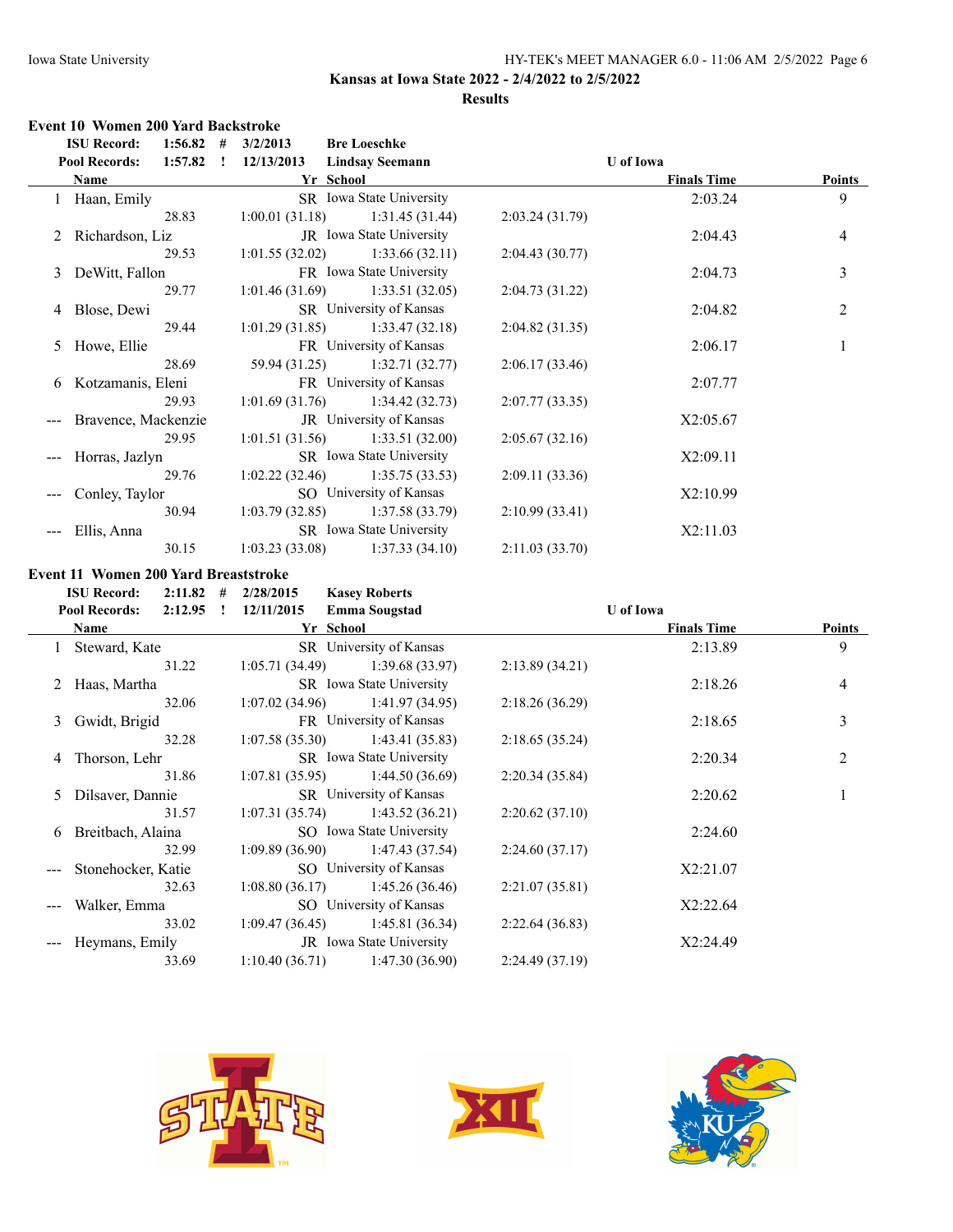**Results**

|     | (Event 11 Women 200 Yard Breaststroke)<br><b>Name</b> |                            | Yr School                |                 | <b>Finals Time</b> | <b>Points</b>  |
|-----|-------------------------------------------------------|----------------------------|--------------------------|-----------------|--------------------|----------------|
|     | Hanley, Paige                                         |                            | JR Iowa State University |                 | X2:29.24           |                |
|     | 32.77                                                 | 1:10.50(37.73)             | 1:50.08(39.58)           | 2:29.24(39.16)  |                    |                |
|     | Downey, Erin                                          |                            | JR University of Kansas  |                 | X2:36.70           |                |
|     | 35.31                                                 | 1:15.09 (39.78)            | 1:55.84(40.75)           | 2:36.70 (40.86) |                    |                |
|     |                                                       |                            |                          |                 |                    |                |
|     | <b>Event 12 Women 500 Yard Freestyle</b>              |                            |                          |                 |                    |                |
|     | <b>ISU Record:</b><br>4:46.22                         | #<br>2/27/2014             | <b>Karyl Clarete</b>     |                 |                    |                |
|     | <b>Pool Records:</b><br>4:50.92                       | $\mathbf{r}$<br>12/13/2013 | <b>Becky Stoughton</b>   |                 | <b>U</b> of Iowa   |                |
|     | <b>Name</b>                                           |                            | Yr School                |                 | <b>Finals Time</b> | <b>Points</b>  |
|     | 1 Horras, Brinley                                     |                            | SO Iowa State University |                 | 5:00.88            | 9              |
|     | 27.52                                                 | 57.59 (30.07)              | 1:27.93(30.34)           | 1:58.48(30.55)  |                    |                |
|     | 2:29.17 (30.69)                                       | 2:59.80(30.63)             | 3:30.48 (30.68)          | 4:01.10(30.62)  |                    |                |
|     | 4:31.60 (30.50)                                       | 5:00.88(29.28)             |                          |                 |                    |                |
| 2   | Barnes, Addi                                          |                            | FR University of Kansas  |                 | 5:02.73            | 4              |
|     | 27.56                                                 | 57.76 (30.20)              | 1:28.35(30.59)           | 1:59.05(30.70)  |                    |                |
|     | 2:29.90 (30.85)                                       | 3:00.68 (30.78)            | 3:31.37(30.69)           | 4:02.07(30.70)  |                    |                |
|     | 4:32.67(30.60)                                        | 5:02.73(30.06)             |                          |                 |                    |                |
| 3   | Jackson, Sydney                                       |                            | SO Iowa State University |                 | 5:07.50            | 3              |
|     | 28.08                                                 | 58.45 (30.37)              | 1:29.56(31.11)           | 2:01.12(31.56)  |                    |                |
|     | 2:32.51 (31.39)                                       | 3:04.03 (31.52)            | 3:35.55 (31.52)          | 4:06.87(31.32)  |                    |                |
|     | 4:37.89 (31.02)                                       | 5:07.50(29.61)             |                          |                 |                    |                |
| 4   | Church, Kara                                          |                            | SO University of Kansas  |                 | 5:09.96            | $\overline{2}$ |
|     | 27.51                                                 | 57.67 (30.16)              | 1:28.24(30.57)           | 1:59.46(31.22)  |                    |                |
|     | 2:31.01 (31.55)                                       | 3:02.52(31.51)             | 3:34.51 (31.99)          | 4:06.49 (31.98) |                    |                |
|     | 4:38.28 (31.79)                                       | 5:09.96 (31.68)            |                          |                 |                    |                |
| 5   | Campbell, Claire                                      |                            | SR University of Kansas  |                 | 5:12.44            | 1              |
|     | 28.01                                                 | 58.67 (30.66)              | 1:29.93(31.26)           | 2:01.61 (31.68) |                    |                |
|     | 2:33.60 (31.99)                                       | 3:05.67(32.07)             | 3:37.55 (31.88)          | 4:09.39 (31.84) |                    |                |
|     | 4:41.18 (31.79)                                       | 5:12.44(31.26)             |                          |                 |                    |                |
| 6   | Rundell, Maddy                                        |                            | JR Iowa State University |                 | 5:14.66            |                |
|     | 28.22                                                 | 59.15 (30.93)              | 1:30.78(31.63)           | 2:02.75 (31.97) |                    |                |
|     | 2:34.86 (32.11)                                       | 3:07.13 (32.27)            | 3:39.14(32.01)           | 4:11.12 (31.98) |                    |                |
|     | 4:43.29 (32.17)                                       | 5:14.66 (31.37)            |                          |                 |                    |                |
|     | Lessing, Karla                                        |                            | FR University of Kansas  |                 | X5:06.86           |                |
|     | 27.81                                                 | 58.40 (30.59)              | 1:29.41(31.01)           | 2:00.79 (31.38) |                    |                |
|     | 2:32.00(31.21)                                        | 3:03.08 (31.08)            | 3:34.12(31.04)           | 4:05.01 (30.89) |                    |                |
|     | 4:36.37 (31.36)                                       | 5:06.86 (30.49)            |                          |                 |                    |                |
| --- | Callahan, Katie                                       |                            | SR University of Kansas  |                 | X5:09.86           |                |
|     | 27.66                                                 | 57.98 (30.32)              | 1:29.18(31.20)           | 2:00.21 (31.03) |                    |                |
|     | 2:31.67 (31.46)                                       | 3:03.26 (31.59)            | 3:34.87(31.61)           | 4:06.61(31.74)  |                    |                |
|     |                                                       |                            |                          |                 |                    |                |
|     | 4:38.62 (32.01)                                       | 5:09.86 (31.24)            |                          |                 |                    |                |
|     | Tierney, Keely                                        |                            | JR Iowa State University |                 | X5:19.53           |                |
|     | 29.51                                                 | 1:01.39 (31.88)            | 1:33.49(32.10)           | 2:05.72(32.23)  |                    |                |
|     | 2:38.10 (32.38)                                       | 3:10.40 (32.30)            | 3:42.74 (32.34)          | 4:15.25(32.51)  |                    |                |
|     | 4:47.87 (32.62)                                       | 5:19.53 (31.66)            |                          |                 |                    |                |





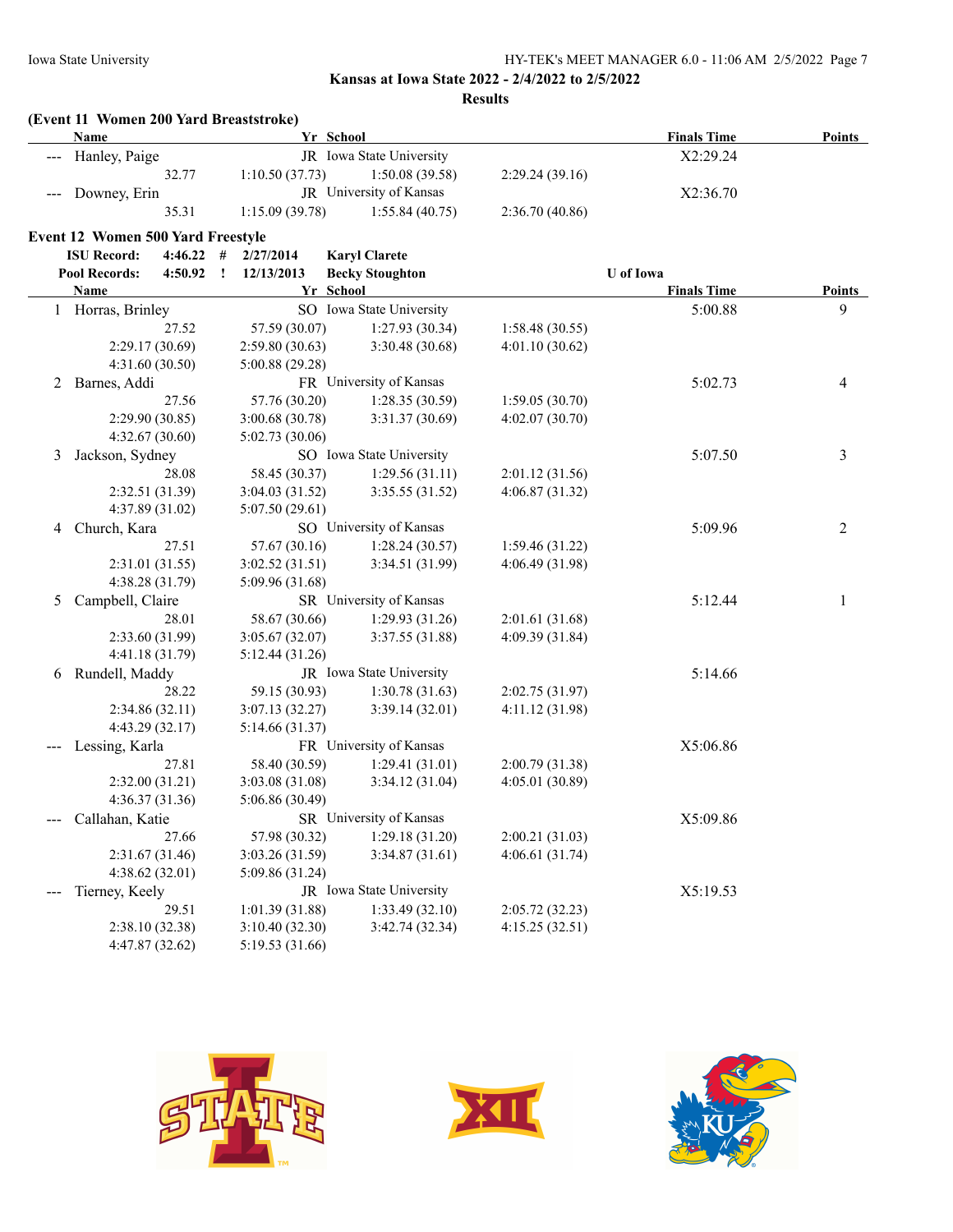### **Results**

### **(Event 12 Women 500 Yard Freestyle)**

| <b>Name</b>                                                                                                                                                                                                                                                                                                                                                                                                                                                                                    | Yr School      |                          |                | <b>Finals Time</b> | <b>Points</b> |
|------------------------------------------------------------------------------------------------------------------------------------------------------------------------------------------------------------------------------------------------------------------------------------------------------------------------------------------------------------------------------------------------------------------------------------------------------------------------------------------------|----------------|--------------------------|----------------|--------------------|---------------|
| Weiland, Jasmine<br>$\frac{1}{2} \left( \frac{1}{2} \right) \left( \frac{1}{2} \right) \left( \frac{1}{2} \right) \left( \frac{1}{2} \right) \left( \frac{1}{2} \right) \left( \frac{1}{2} \right) \left( \frac{1}{2} \right) \left( \frac{1}{2} \right) \left( \frac{1}{2} \right) \left( \frac{1}{2} \right) \left( \frac{1}{2} \right) \left( \frac{1}{2} \right) \left( \frac{1}{2} \right) \left( \frac{1}{2} \right) \left( \frac{1}{2} \right) \left( \frac{1}{2} \right) \left( \frac$ |                | SO Iowa State University |                | X5:20.07           |               |
| 28.99                                                                                                                                                                                                                                                                                                                                                                                                                                                                                          | 1:00.67(31.68) | 1:32.84(32.17)           | 2:05.41(32.57) |                    |               |
| 2:38.08(32.67)                                                                                                                                                                                                                                                                                                                                                                                                                                                                                 | 3:10.82(32.74) | 3:43.45(32.63)           | 4:16.13(32.68) |                    |               |
| 4:48.72 (32.59)                                                                                                                                                                                                                                                                                                                                                                                                                                                                                | 5:20.07(31.35) |                          |                |                    |               |

### **Event 13 Women 100 Yard Butterfly**

| <b>ISU Record:</b>    | $53.24$ # |    | 2/26/2010      | Nan Liu                  |                   |                    |               |
|-----------------------|-----------|----|----------------|--------------------------|-------------------|--------------------|---------------|
| Pool Records:         | 53.98     | -1 | 2/18/2009      | Nan Liu                  | <b>Iowa State</b> |                    |               |
| Name                  |           |    |                | Yr School                |                   | <b>Finals Time</b> | <b>Points</b> |
| 1 Looney, Autumn      |           |    |                | JR University of Kansas  |                   | 55.85              | 9             |
|                       | 26.19     |    | 55.85 (29.66)  |                          |                   |                    |               |
| Rizzo, Lucia<br>2     |           |    |                | SR Iowa State University |                   | 57.01              | 4             |
|                       | 27.01     |    | 57.01 (30.00)  |                          |                   |                    |               |
| Gilbert, Trinity<br>3 |           |    |                | JR Iowa State University |                   | 57.76              | 3             |
|                       | 27.43     |    | 57.76 (30.33)  |                          |                   |                    |               |
| Lessing, Amelie<br>4  |           |    |                | JR University of Kansas  |                   | 58.13              | 2             |
|                       | 27.00     |    | 58.13 (31.13)  |                          |                   |                    |               |
| Craig, Winter<br>5    |           |    |                | SO Iowa State University |                   | 58.39              | 1             |
|                       | 27.77     |    | 58.39 (30.62)  |                          |                   |                    |               |
| Witt, Kaitlyn<br>6    |           |    |                | SR University of Kansas  |                   | 58.53              |               |
|                       | 26.55     |    | 58.53 (31.98)  |                          |                   |                    |               |
| Sisung, Lezli         |           |    |                | FR University of Kansas  |                   | X56.82             |               |
|                       | 26.03     |    | 56.82 (30.79)  |                          |                   |                    |               |
| Dalbey, Brooke        |           |    |                | SO University of Kansas  |                   | X58.06             |               |
|                       | 26.64     |    | 58.06 (31.42)  |                          |                   |                    |               |
| Olsen, Greta          |           |    |                | SR University of Kansas  |                   | X58.51             |               |
|                       | 27.52     |    | 58.51 (30.99)  |                          |                   |                    |               |
| Caughron, Carley      |           |    |                | FR Iowa State University |                   | X58.85             |               |
|                       | 27.03     |    | 58.85 (31.82)  |                          |                   |                    |               |
| Miller, Mallory       |           |    |                | FR Iowa State University |                   | X58.96             |               |
|                       | 28.51     |    | 58.96 (30.45)  |                          |                   |                    |               |
| Sadecky, Trinity      |           |    |                | SO Iowa State University |                   | X1:01.73           |               |
|                       | 28.58     |    | 1:01.73(33.15) |                          |                   |                    |               |

### **Event 14 Women 3 mtr Diving**

| <b>ISU Record:</b>              | 322.20 | # | 2/2/2016 | <b>Elyse Brouillette</b>        |                     |               |
|---------------------------------|--------|---|----------|---------------------------------|---------------------|---------------|
| <b>Pool Records:</b>            | 355.72 |   | 2/8/2020 | <b>Jiavu Chen</b>               | Kansas              |               |
| <b>Name</b>                     |        |   |          | Yr School                       | <b>Finals Score</b> | <b>Points</b> |
| Chen, Jiayu                     |        |   |          | SO University of Kansas         | 359.55              | 9             |
| 2 Schlossmacher-Smith, Michelle |        |   |          | SR Iowa State University        | 318.00              | 4             |
| 3 Kimball, Lauren               |        |   |          | FR Iowa State University        | 273.00              |               |
| 4 Buss, Joscelyn                |        |   |          | SO Iowa State University        | 270.15              |               |
| 5 Gryboski, Lauren              |        |   |          | SO University of Kansas         | 247.20              |               |
| 6 Fingerut, Amanda              |        |   |          | <b>JR</b> University of Kansas  | 245.18              |               |
| --- Misra, Jayna                |        |   |          | <b>IR</b> Iowa State University | X288.08             |               |





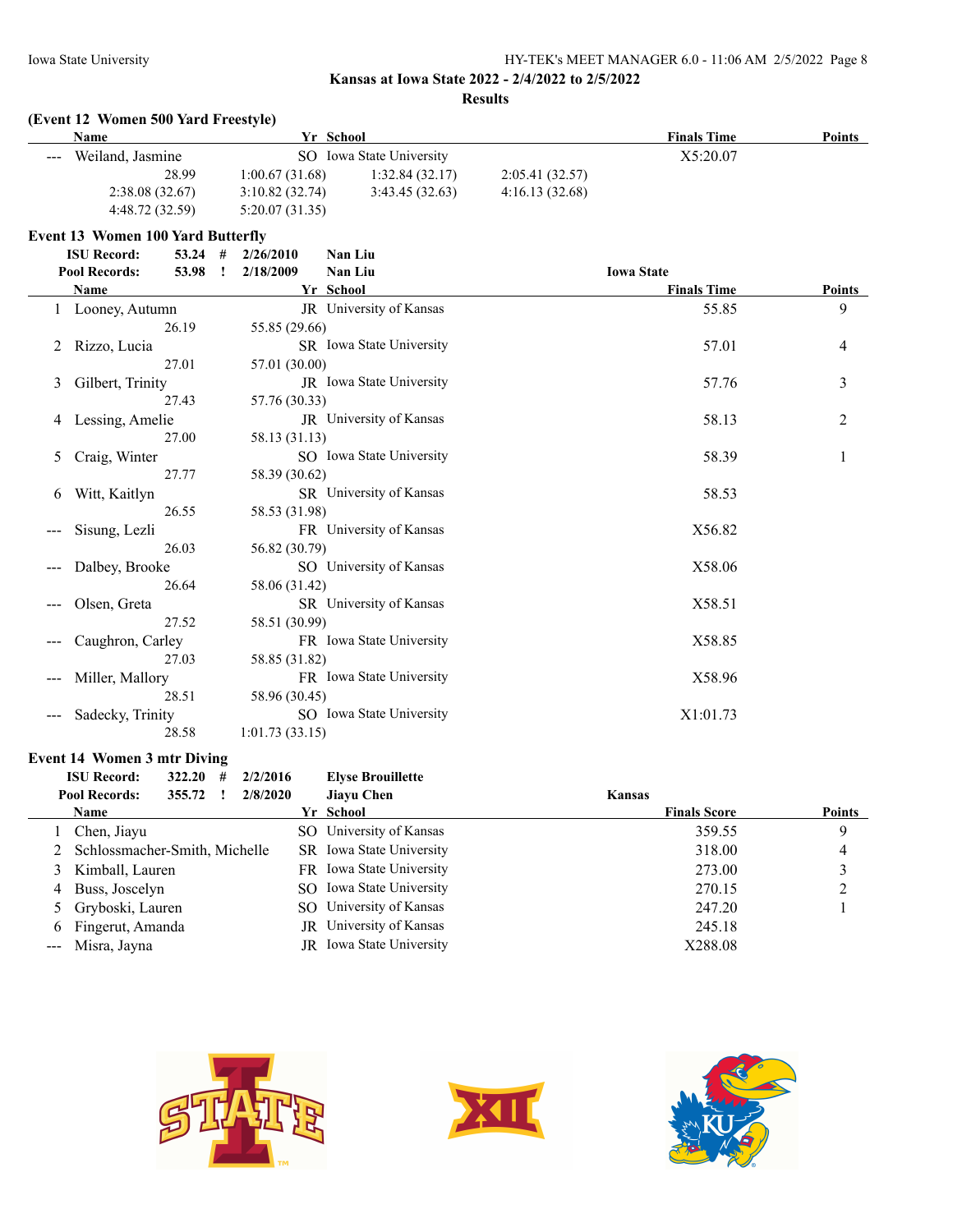### **Results**

# **(Event 14 Women 3 mtr Diving)**

| Name                          |                         |                | Yr School                |                 | <b>Finals Score</b> | <b>Points</b> |
|-------------------------------|-------------------------|----------------|--------------------------|-----------------|---------------------|---------------|
| Coffin, Jessica               |                         |                | SR Iowa State University |                 | X209.63             |               |
| Grass, Alison                 |                         |                | SR University of Kansas  |                 | DQ                  |               |
| Event 15 Women 200 Yard IM    |                         |                |                          |                 |                     |               |
| <b>ISU Record:</b>            | 2:00.13<br>#            | 2/25/2021      | Lucia Rizzo              |                 |                     |               |
| <b>Pool Records:</b>          | 2:01.39<br>$\mathbf{I}$ | 12/11/2015     | <b>Emma Sougstad</b>     |                 | <b>U</b> of Iowa    |               |
| <b>Name</b>                   |                         |                | Yr School                |                 | <b>Finals Time</b>  | Points        |
| Steward, Kate<br>$\mathbf{1}$ |                         |                | SR University of Kansas  |                 | 2:04.49             | 9             |
|                               | 28.13                   | 1:00.52(32.39) | 1:34.88 (34.36)          | 2:04.49(29.61)  |                     |               |
| Rizzo, Lucia<br>2             |                         |                | SR Iowa State University |                 | 2:06.91             | 4             |
|                               | 28.13                   | 1:01.14(33.01) | 1:37.96 (36.82)          | 2:06.91 (28.95) |                     |               |
| Gilbert, Trinity<br>3         |                         |                | JR Iowa State University |                 | 2:07.07             | 3             |
|                               | 27.85                   | 59.91 (32.06)  | 1:36.73(36.82)           | 2:07.07 (30.34) |                     |               |
| Dilsaver, Dannie<br>4         |                         |                | SR University of Kansas  |                 | 2:07.21             | $\mathbf{2}$  |
|                               | 28.06                   | 1:01.27(33.21) | 1:37.63(36.36)           | 2:07.21 (29.58) |                     |               |
| Barnes, Addi<br>5             |                         |                | FR University of Kansas  |                 | 2:08.27             | 1             |
|                               | 28.13                   | 1:00.04(31.91) | 1:38.19(38.15)           | 2:08.27(30.08)  |                     |               |
| DeWitt, Fallon<br>6           |                         |                | FR Iowa State University |                 | 2:09.07             |               |
|                               | 29.00                   | 1:01.79(32.79) | 1:39.89(38.10)           | 2:09.07(29.18)  |                     |               |
| Dalbey, Brooke                |                         |                | SO University of Kansas  |                 | X2:08.35            |               |
|                               | 27.93                   | 1:02.37(34.44) | 1:39.34 (36.97)          | 2:08.35(29.01)  |                     |               |
| Riekhof, Paige                |                         |                | SR University of Kansas  |                 | X2:09.24            |               |
|                               | 27.74                   | 1:01.14(33.40) | 1:39.13 (37.99)          | 2:09.24(30.11)  |                     |               |
| Miller, Mallory               |                         |                | FR Iowa State University |                 | X2:10.12            |               |
|                               | 28.20                   | 1:01.52(33.32) | 1:39.66(38.14)           | 2:10.12(30.46)  |                     |               |
| Lessing, Amelie               |                         |                | JR University of Kansas  |                 | X2:10.35            |               |
|                               | 27.42                   | 1:00.69(33.27) | 1:39.37(38.68)           | 2:10.35(30.98)  |                     |               |
| Heymans, Emily                |                         |                | JR Iowa State University |                 | X2:10.43            |               |
|                               | 29.60                   | 1:03.53(33.93) | 1:40.51 (36.98)          | 2:10.43(29.92)  |                     |               |
| Gwidt, Brigid                 |                         |                | FR University of Kansas  |                 | X2:11.77            |               |
|                               | 28.47                   | 1:02.80(34.33) | 1:40.74(37.94)           | 2:11.77(31.03)  |                     |               |
| Stonehocker, Katie            |                         |                | SO University of Kansas  |                 | X2:12.00            |               |
|                               | 28.68                   | 1:03.62(34.94) | 1:40.74(37.12)           | 2:12.00(31.26)  |                     |               |
| Walker, Emma                  |                         |                | SO University of Kansas  |                 | X2:14.45            |               |
|                               | 30.50                   | 1:05.46(34.96) | 1:42.91(37.45)           | 2:14.45(31.54)  |                     |               |
| Breitbach, Alaina             |                         |                | SO Iowa State University |                 | X2:17.82            |               |
|                               | 30.37                   | 1:05.69(35.32) | 1:45.46(39.77)           | 2:17.82(32.36)  |                     |               |
| Downey, Erin                  |                         |                | JR University of Kansas  |                 | X2:21.40            |               |
|                               | 30.49                   | 1:06.35(35.86) | 1:47.57(41.22)           | 2:21.40(33.83)  |                     |               |





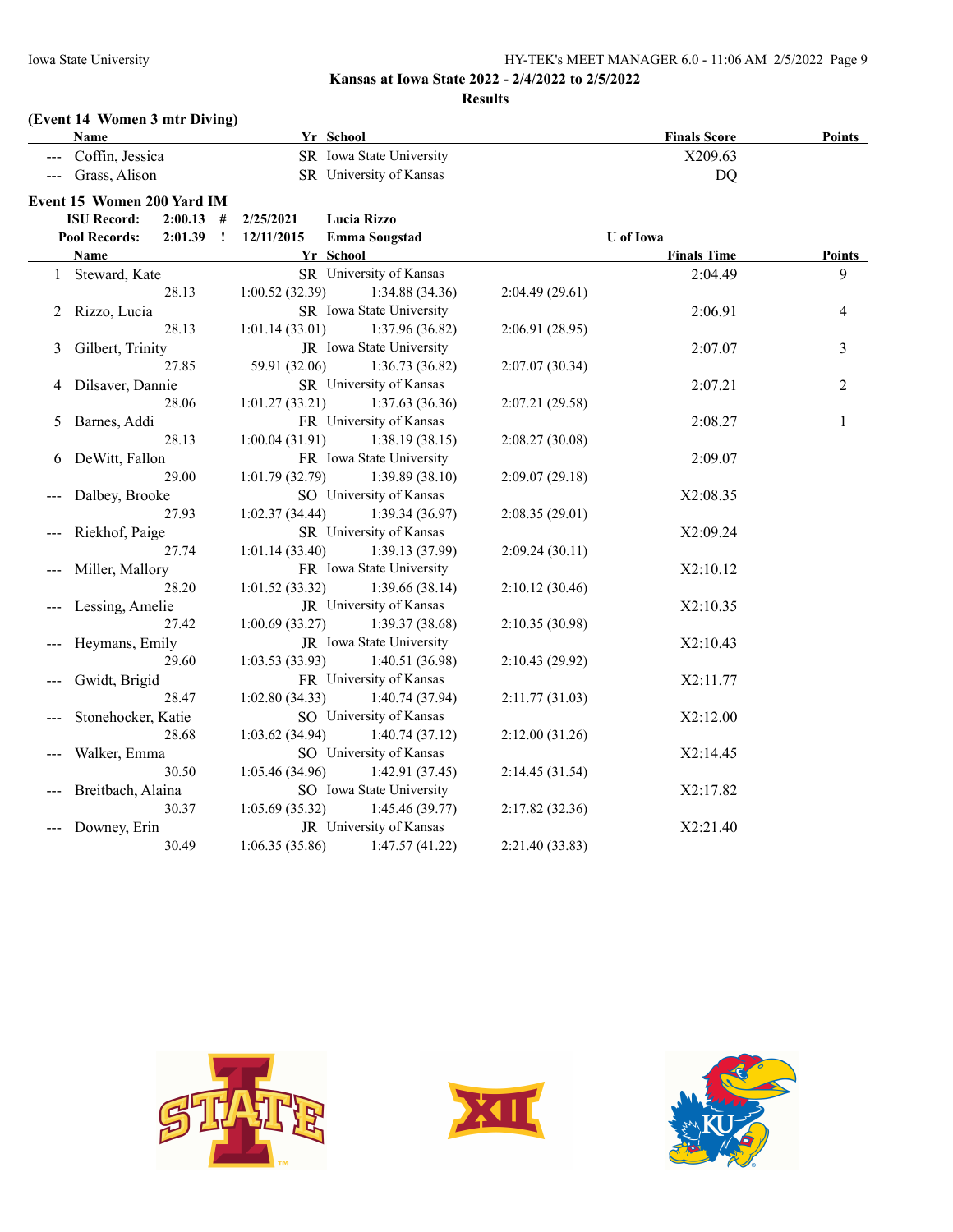### **Results**

|                     | <b>Event 16 Women 400 Yard Freestyle Relay</b> |                 |              |                   |                |                                     |                          |                   |                           |                |
|---------------------|------------------------------------------------|-----------------|--------------|-------------------|----------------|-------------------------------------|--------------------------|-------------------|---------------------------|----------------|
|                     | <b>ISU Record:</b>                             | $3:21.21$ #     |              | 3/2/2019          |                | Andersen, Hundley, Ruehle, Tan      |                          |                   |                           |                |
|                     | <b>Pool Records:</b>                           | 3:22.66         | $\mathbf{I}$ | 12/13/2019        | Iowa           |                                     |                          | <b>U</b> of Iowa  |                           |                |
|                     | <b>Team</b>                                    |                 |              |                   | Relay          |                                     |                          |                   | <b>Finals Time</b>        | <b>Points</b>  |
|                     | 1 University of Kansas                         |                 |              |                   | $\mathbf{A}$   |                                     |                          |                   | 3:27.62                   | 11             |
|                     | 1) Dougan, Claudia SO                          |                 |              |                   |                | 2) Looney, Autumn JR                | 3) Campbell, Claire SR   |                   | 4) Wehrmann, Ellie SO     |                |
|                     |                                                | 25.30           |              | 52.13 (52.13)     |                | 1:16.98(24.85)                      | 1:44.17(52.04)           |                   |                           |                |
|                     |                                                | 2:08.87(24.70)  |              | 2:35.77(51.60)    |                | 3:00.24(24.47)                      | 3:27.62(51.85)           |                   |                           |                |
| 2                   | <b>Iowa State University</b>                   |                 |              |                   | $\overline{A}$ |                                     |                          |                   | 3:29.06                   | 4              |
|                     | 1) Caughron, Carley FR                         |                 |              |                   |                | 2) Haas, Martha SR                  | 3) Goushchina, Sophia JR |                   | 4) Bengtson, Ashley SO    |                |
|                     |                                                | 25.41           |              | 52.94 (52.94)     |                | 1:18.02(25.08)                      | 1:44.86 (51.92)          |                   |                           |                |
|                     |                                                | 2:09.53(24.67)  |              | 2:37.00(52.14)    |                | 3:02.05(25.05)                      | 3:29.06 (52.06)          |                   |                           |                |
| 3                   | University of Kansas                           |                 |              |                   | $\bf{B}$       |                                     |                          |                   | 3:30.32                   | $\overline{2}$ |
|                     | 1) Howe, Ellie FR                              |                 |              | 2) Blose, Dewi SR |                |                                     | 3) Brown, Keyla JR       |                   | 4) Bravence, Mackenzie JR |                |
|                     |                                                | 25.96           |              | 54.19 (54.19)     |                | 1:18.91(24.72)                      | 1:46.32(52.13)           |                   |                           |                |
|                     |                                                | 2:11.04 (24.72) |              | 2:38.28(51.96)    |                | 3:02.92(24.64)                      | 3:30.32(52.04)           |                   |                           |                |
|                     | 4 Iowa State University                        |                 |              |                   | B              |                                     |                          |                   | 3:32.54                   |                |
|                     | 1) Ziegert, Maddie JR                          |                 |              | 2) Haan, Emily SR |                |                                     | 3) Horras, Brinley SO    |                   | 4) Quirke, Andie SO       |                |
|                     |                                                | 25.95           |              | 53.32 (53.32)     |                | 1:18.18(24.86)                      | 1:46.07(52.75)           |                   |                           |                |
|                     |                                                | 2:11.45 (25.38) |              | 2:39.38 (53.31)   |                | 3:04.27 (24.89)                     | 3:32.54(53.16)           |                   |                           |                |
| 5                   | University of Kansas                           |                 |              |                   | $\mathbf C$    |                                     |                          |                   | x3:38.28                  |                |
|                     | 1) Sisung, Lezli FR                            |                 |              |                   |                | 2) Kotzamanis, Eleni FR             | 3) Hyatt, Claire FR      |                   | 4) Conley, Taylor SO      |                |
|                     |                                                | 25.66           |              | 54.02 (54.02)     |                | 1:19.76(25.74)                      | 1:47.80(53.78)           |                   |                           |                |
|                     |                                                | 2:13.17(25.37)  |              | 2:41.40(53.60)    |                | 3:08.26(26.86)                      | 3:38.28 (56.88)          |                   |                           |                |
| 6                   | Iowa State University                          |                 |              |                   | ${\bf C}$      |                                     |                          |                   | x3:47.46                  |                |
|                     | 1) Sadecky, Trinity SO                         |                 |              |                   |                | 2) Craig, Winter SO                 | 3) Horras, Jazlyn SR     |                   | 4) Ellis, Anna SR         |                |
|                     |                                                | 26.94           |              | 56.27 (56.27)     |                | 1:22.97(26.70)                      | 1:52.13(55.86)           |                   |                           |                |
|                     |                                                | 2:19.09(26.96)  |              | 2:48.82 (56.69)   |                | 3:16.59(27.77)                      | 3:47.46 (58.64)          |                   |                           |                |
|                     | <b>Event 17 Women Platform 5-M</b>             |                 |              |                   |                |                                     |                          |                   |                           |                |
|                     | <b>ISU Record:</b>                             | 283.40          | #            | 2/24/2018         |                | Dana Liva                           |                          |                   |                           |                |
|                     | <b>Pool Records:</b>                           | 249.25          | $\mathbf{r}$ | 1/15/2022         |                | <b>Michelle Schlossmacher Smith</b> |                          | <b>Iowa State</b> |                           |                |
|                     | <b>Name</b>                                    |                 |              |                   | Yr School      |                                     |                          |                   | <b>Finals Score</b>       |                |
|                     | Schlossmacher-Smith, Michelle                  |                 |              |                   |                | SR Iowa State University            |                          |                   | X248.10                   |                |
|                     | Chen, Jiayu                                    |                 |              |                   |                | SO University of Kansas             |                          |                   | X238.20                   |                |
|                     | Buss, Joscelyn                                 |                 |              |                   |                | SO Iowa State University            |                          |                   | X232.65                   |                |
|                     | Kimball, Lauren                                |                 |              |                   |                | FR Iowa State University            |                          |                   | X202.88                   |                |
| $---$               | Coffin, Jessica                                |                 |              |                   |                | SR Iowa State University            |                          |                   | X178.12                   |                |
|                     | Fingerut, Amanda                               |                 |              |                   |                | JR University of Kansas             |                          |                   | X163.20                   |                |
| $\qquad \qquad - -$ | Misra, Jayna                                   |                 |              |                   |                | JR Iowa State University            |                          |                   | X144.60                   |                |

| Event 18 Women 3m prelims |            |  |          |                          |                     |               |  |  |  |
|---------------------------|------------|--|----------|--------------------------|---------------------|---------------|--|--|--|
| <b>ISU Record:</b>        | $322.20$ # |  | 2/2/2016 | <b>Elyse Brouillette</b> |                     |               |  |  |  |
| <b>Pool Records:</b>      | 355.72 !   |  | 2/7/2020 | Jiavu Chen               | <b>Kansas</b>       |               |  |  |  |
| Name                      |            |  |          | Yr School                | <b>Finals Score</b> | <b>Points</b> |  |  |  |
| Chen, Jiayu               |            |  |          | SO University of Kansas  | 359.55              |               |  |  |  |

--- Gryboski, Lauren SO University of Kansas SCR